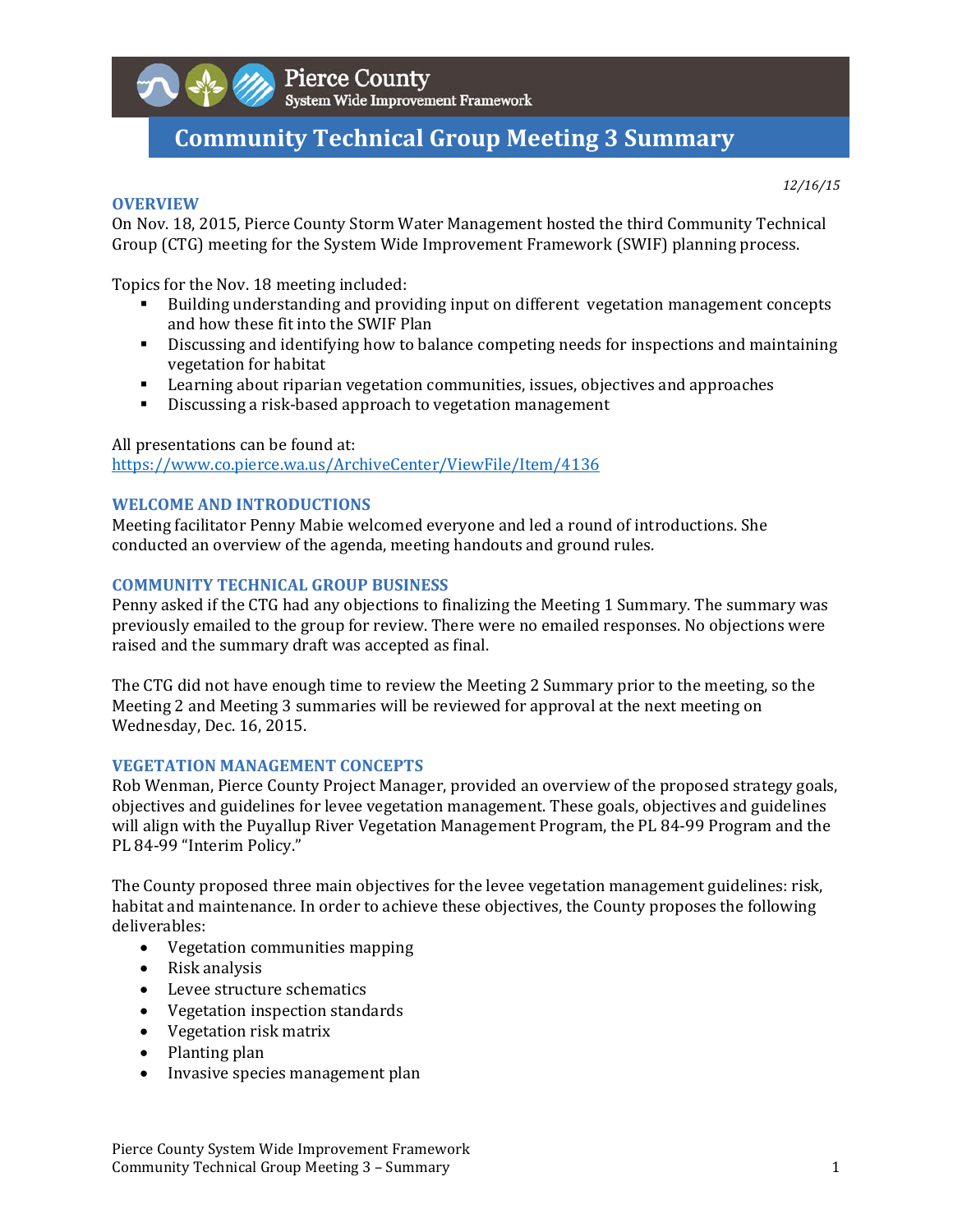See slides 4-23 of the Presentation for details.

CTG members shared the following questions or comments and Pierce County staff provided answers where appropriate:

- A CTG member asked whether the objectives should specifically mention maintaining eligibility for the PL 84-99 program.
	- $\circ$  Rob indicated that eligibility for the PL 84-99 program would fall under the risk objective.
	- o Penny noted that these objectives are for the vegetation management plan, and that maintaining eligibility is the objective for the overall SWIF Plan.
- A CTG member said that the Endangered Species Act (ESA) listed species have changed since the development of the Puyallup River Vegetation Management Plan in 1985. The Plan will have to be changed in order to address concerns for these species. The CTG member noted that this does not need to be included in the goal statement, but should be part of the overall plan.
- A CTG member noted that river flow regimes will change over the next several decades due to changes in precipitation levels and the severity of weather events.
- A CTG member indicated that the goal statement seems like the bare minimum to meet requirements and is not aspirational enough. The goal should include a statement about actually recovering species.
- A CTG member asked about the scope of the timeline for the SWIF Plan and whether this plan fits into a larger overarching strategy for the County.
	- $\circ$  Rob indicated that the SWIF Plan will fold into the Flood Hazard Management Plan (FHMP), which is the overarching directive for the Surface Water Management Department at the County. Habitat improvements, including species recovery, are part of the FHMP. The vegetation management proposed goal is focused on meeting USACE requirements, but other goals can be included. The County acknowledges that vegetation on the levees provides habitat for much of the river system.
	- $\circ$  Tony Fantello, Pierce County Project Sponsor, indicated that the SWIF is related to levee maintenance and operations, including vegetation management. The Habitat Conservation Plan (HCP) looks at the bigger picture of species recovery.
- A CTG member noted the County did not include any strategies to ensure that operations are practical and cost efficient.
	- $\circ$  Rob said that practical and cost efficient strategies are the County's main objectives. The implementation strategy will outline efficiencies.
- A CTG member asked what type of guidelines the County uses for hazard trees. For example, is the tree a hazard if a beaver has chewed through only part of the tree.
	- $\circ$  Rob indicated that the project team will discuss possible definitions for hazard trees and develop a matrix.
	- o Peter Hummel, Anchor QEA Landscape Architect, said that the team will bring a draft definition to the December meeting.
- Penny asked if the proposed objectives were reasonable. There were no objections.

# **VEGETATION MANAGEMENT MAPPING**

Erick Thompson, Pierce County Environmental Biologist, provided an overview of vegetation and land cover mapping along the river segments. This mapping provides a picture of vegetation communities on the levees and will be used for the development of the vegetation management plan, but also for the long-term monitoring of vegetation and enhancements. Erick shared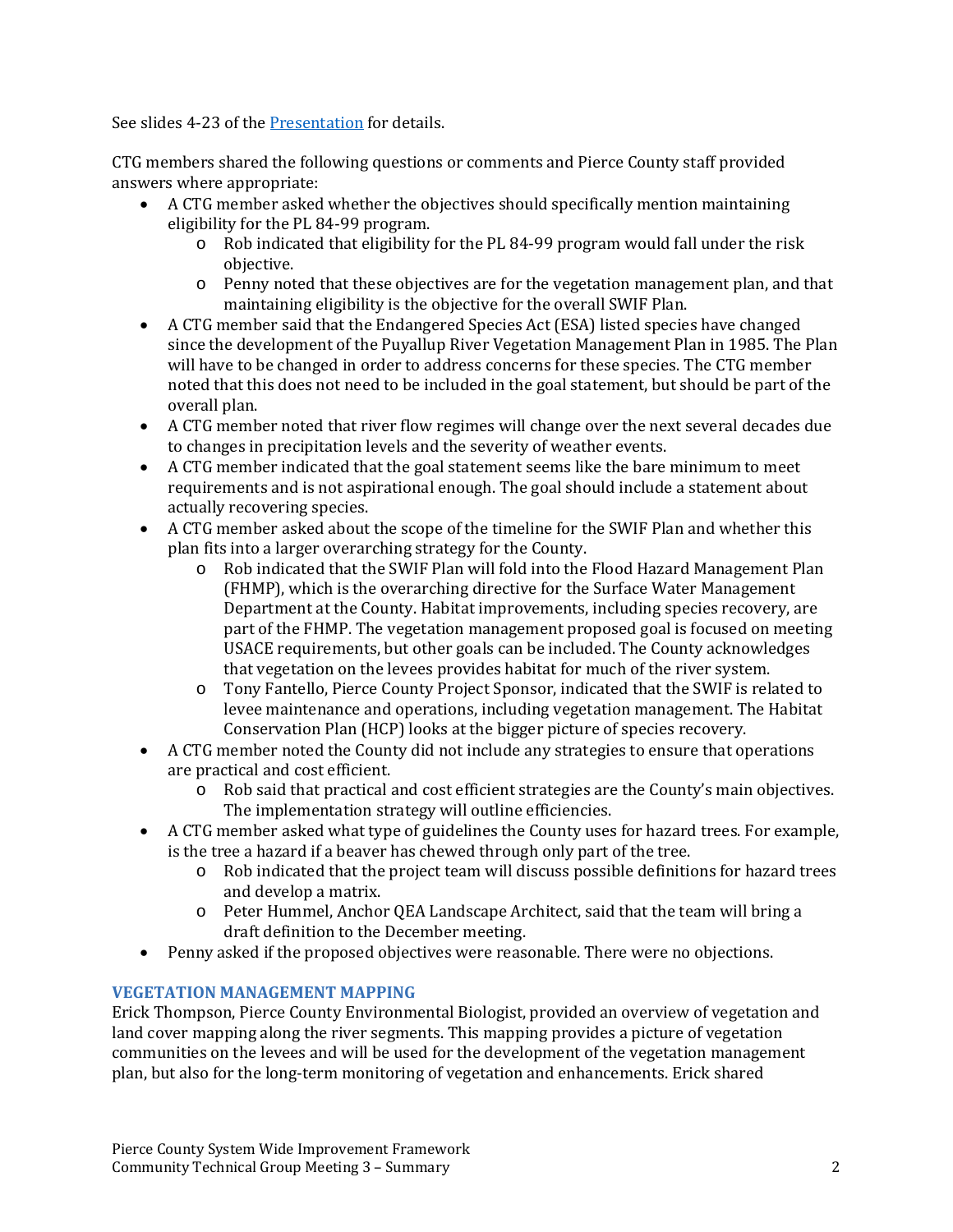preliminary data on tree mapping and indicated that information on shrubs, invasive species and other types of land cover would be included in the SWIF Plan once it is finalized.

See slides 24-39 of the Presentation for details.

CTG members shared the following questions or comments and Pierce County staff provided answers where appropriate:

- A CTG member asked whether tree height was mapped.
	- $\circ$  Erick indicated that tree height was not collected. This information would need to be gathered separately.
- A CTG member asked about the mapping area.
	- $\circ$  Erick said that these data include 200 feet from the water's edge.

# **LEVEE STRUCTURE OVERVIEW**

Todd Essman, Pierce County Project Technical Lead, presented levee vegetation management schematics, which detail the five typical levee structure types in the PL 84-99 program. Todd defined these levee schematics as follows and provided examples of each in his presentation:

- Schematic A: River channel adjacent to levee (without silt bench)
- Schematic B: Levee with silt bench/gravel bar (on levee structure)
- Schematic C: Concrete panel levee with silt bench/access road
- Schematic D: Concrete panel levee with silt bench and trail
- Schematic E: Setback levee with floodplain bench

See slides 40-56 of the Presentation for details.

CTG members shared the following questions or comments and Pierce County staff provided answers where appropriate:

- A CTG member noted that Schematic  $E -$  Setback levee with floodplain bench is the desired outcome from the fisheries perspective.
- A CTG member asked whether representatives from the Foothills Trails Association would be consulted because some of the levees include trails.
	- o Rob indicated that the CTG has a representative from Pierce County Parks and Recreation to provide that perspective. Safety of trail users is part of vegetation management considerations.

# **VEGETATION MANAGEMENT ZONE & LEVEE SCHEMATICS**

Peter Hummel, Anchor QEA Landscape Architect, provided an overview of the vegetation management zone and subzones. Different levee schematic types provide different opportunities for vegetation management. For each levee schematic type, Peter proposed vegetation management strategies. The five vegetation management subzones include:

- Riparian management zone
- Clear zone
- Backslope zone
- Upland zone
- Inspection zone

See slides 57-81of the Presentation for details.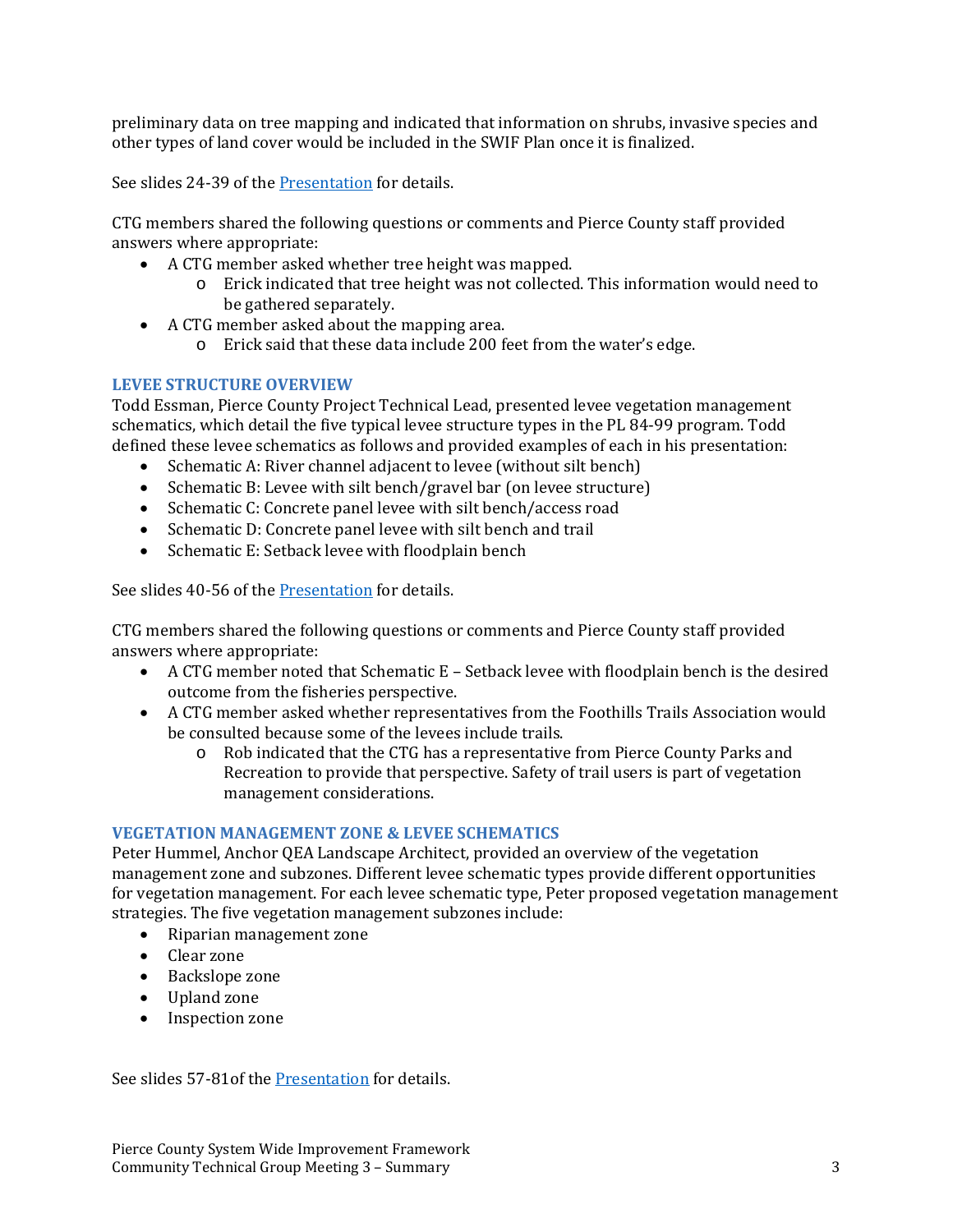CTG members shared the following questions or comments and Pierce County staff provided answers where appropriate:

- A CTG member requested definitions for mature trees and clumps of younger trees.
	- $\circ$  Peter indicated that the team would come up with some parameters for mature trees by species, including recommendations for size range based on height and diameter, as well as a size range for understory vegetation.
- A CTG member noted that the river eventually migrates to the setback levee once it is set back. The member asked why the team would not plan vegetation management with the assumption that the river will migrate.
	- o Peter noted that the river could migrate in either direction. If the river does migrate, a different vegetation management schematic would apply based on the situation.
- A CTG member asked whether there had been any analysis of the consequences of conditions (e.g., effect of a drought on young trees) and whether there were any short-term plans for addressing concerns with river temperature.
	- $\circ$  Rob noted that no analysis had been done, but that vegetation is beneficial for habitat in all cases. He also noted that the County could consider proactive planting as part of their vegetation management planning.
	- $\circ$  Several CTG members indicated that there are only long-term plans to address river temperature concerns.
- A CTG member asked whether the schematics reflect that most setback levees have riprap surfaces rather than grass.
	- o Rob noted that the schematics represent maintenance efficiencies, and since mowing is the most efficient maintenance method, levee surfaces are depicted with grass.
- A CTG member noted that mowing can often increase the spread of certain invasive species, and that staff should be trained to properly deal with these species.
	- $\circ$  Tony indicated that the County is aware of these concerns and trains their staff appropriately.
- A CTG member asked whether volunteers could be used to supplement County maintenance.
	- $\circ$  Tony said that volunteers are a possibility, but that staff are still required to manage volunteers.

Penny asked the group whether the maintenance concepts presented in the schematics reflect the direction the County should pursue for vegetation management.

- A CTG member said that the group needs a better understanding of where hazard trees are and the risks associated with those trees. Hazard trees are usually large trees that take a long time to regrow to the same height.
	- o Peter said that the County has not mapped hazard trees.
	- $\circ$  Rob indicated that some trees are evolving to become hazard trees as the river erodes roots. He suggested that there might be opportunities to perform routine maintenance (e.g., placing face rock around trees as protection) to prevent having to remove those trees.

Penny reviewed a list of topics for the next meeting, including:

- A more in-depth discussion about hazard trees including the following:
	- o Proposed management of hazard trees
	- o Number of hazard trees
	- o How best to retain hazard trees that are large and valuable

Pierce County System Wide Improvement Framework Community Technical Group Meeting 3 – Summary  $\frac{4}{3}$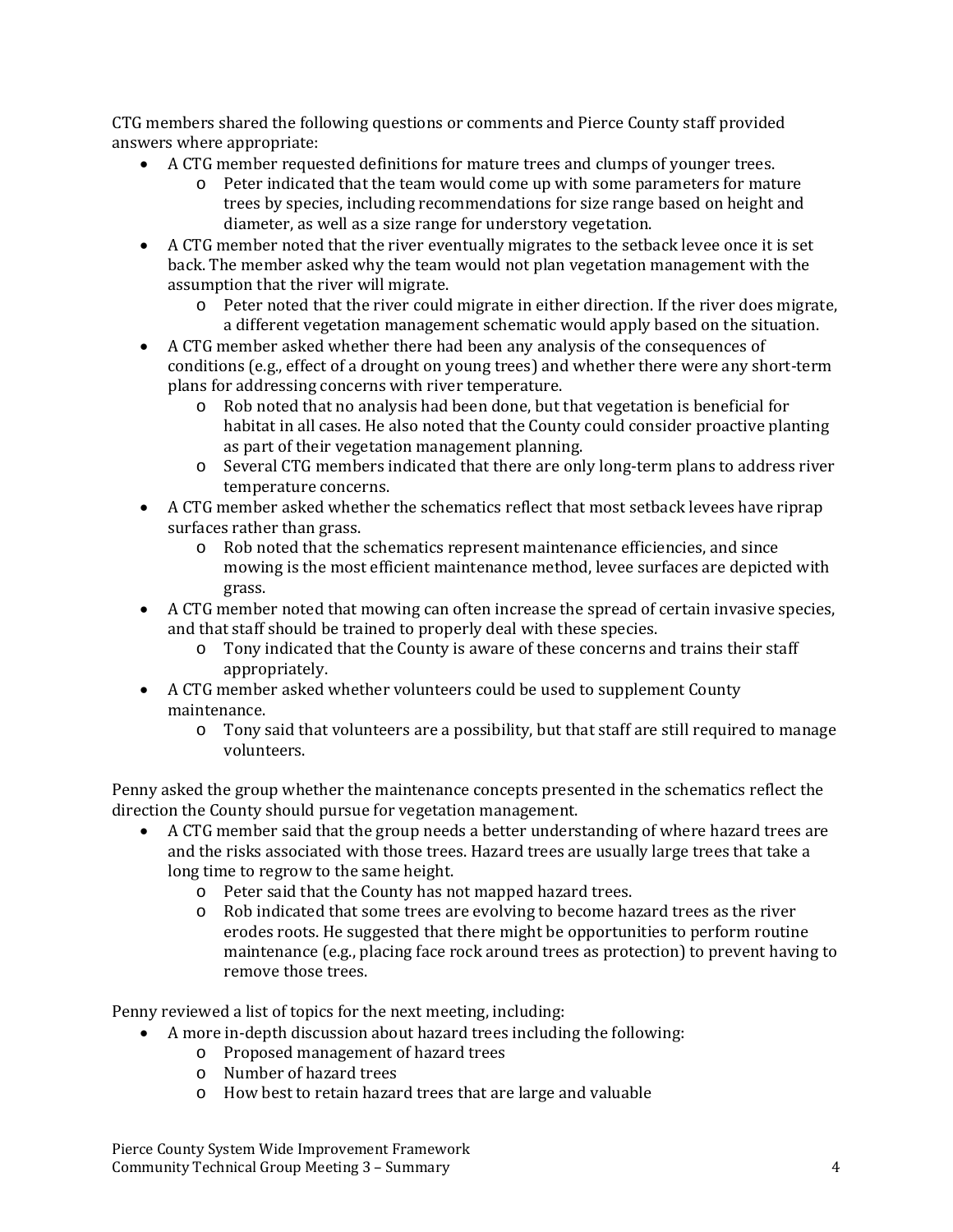- $\circ$  How to manage USACE expectations regarding hazard trees, including how hazard trees are defined and where they are acceptable
- $\circ$  What to do with wood from hazard trees that are taken down
- $\bullet$  Further clarification of what constitutes mature trees

Penny asked whether there were any other topics the CTG would like to discuss at the next meeting.

- A CTG member said that trails should be a topic of discussion, since the repaving that occurs after levee maintenance is a huge benefit to trail users.
- A CTG member asked whether the team could conduct a mapping exercise to look at areas that are most critical for solar radiation shading.
	- o Rob said that the team considered mapping that in their most recent mapping exercise, but those data were not available and the team was unsure how they would use the information.
	- $\circ$  Erick noted that if the goal is to maintain as many trees as possible regardless of solar radiation, the mapping is unnecessary, since the implementation strategy would be the same.
- Rob said that he would like to discuss specifications for vegetation clusters.
- A CTG member said that best practices for maintaining recruitment trees should be a topic for discussion.
- A CTG member noted that the schematics seem to depict elimination of all understory vegetation in the inspection zone.
	- $\circ$  Rob indicated that the County is not suggesting the removal of all understory, but maintaining clusters of vegetation.
	- o Peter said that they can prepare schematics to clarify how understory clumps might be maintained.
	- o Tony and Rob noted that maintenance must be efficient and practical in order to manage costs.

#### **NEXT STEPS**

Penny confirmed the details for the Levee Tour. The tour will take place on Thursday, Dec. 3, 2015 from 8:30 a.m. – 3:30 p.m. at the River Office on North Levee Road. Rob will share details via email.

Penny also confirmed that the CTG will continue their discussion of vegetation management concepts at their next meeting on Wednesday, Dec. 16, 2015 from  $1:00 - 4:00$  p.m.

#### **PUBLIC COMMENT**

There were no public comments.